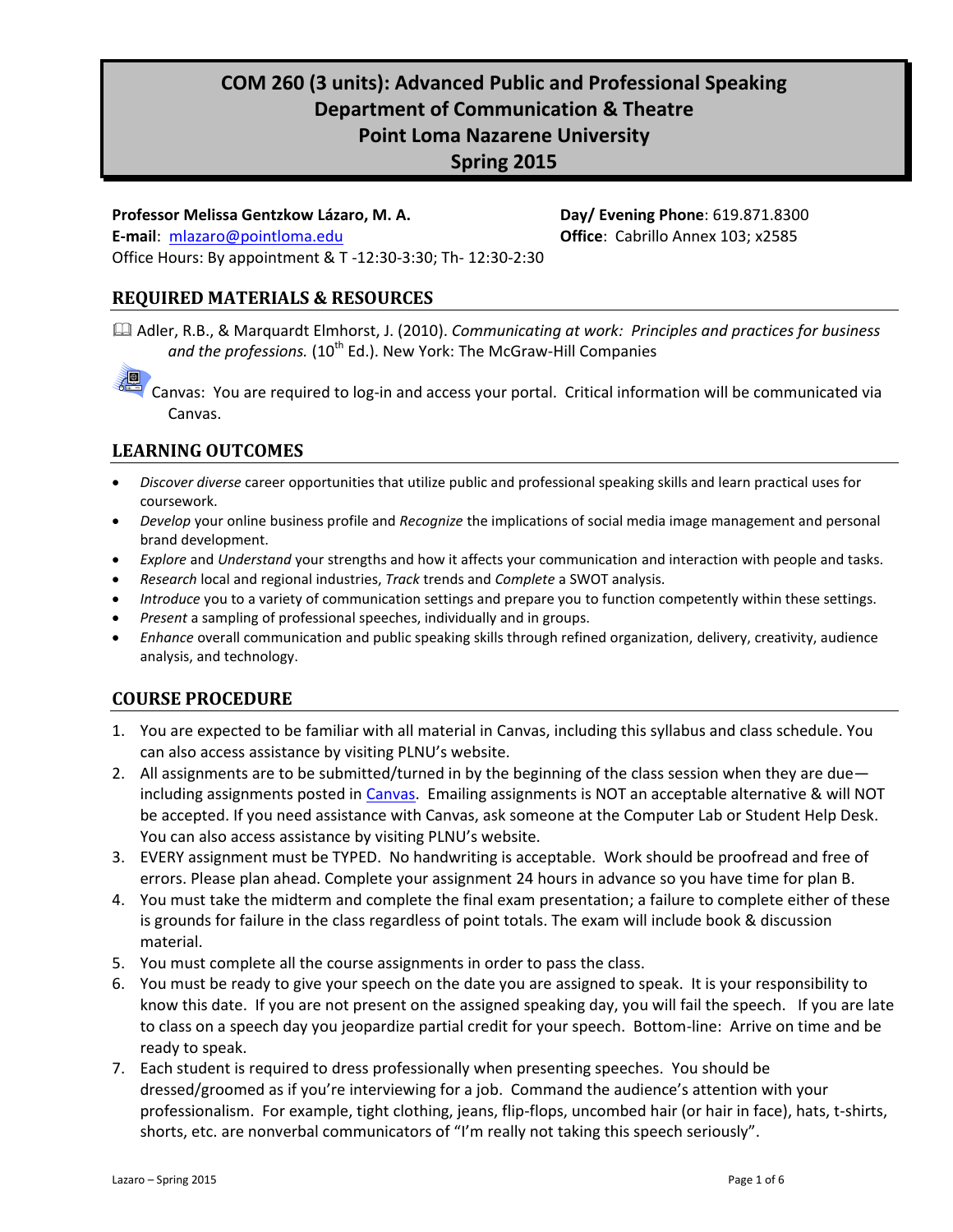8. Each speech will be evaluated based on several criteria. Grading is both subjective and objective. You will receive an evaluation sheet/rubric in advance.

### **ASSESSMENT & GRADING**

Grades are posted in live-time via Canvas.

| Grade Scale (% to Letter): |    |           |      |
|----------------------------|----|-----------|------|
| 93-100                     | А  | 73-76     | C    |
| 90-92                      | А- | $70 - 72$ | $C-$ |
| 87-89                      | B+ | 67-69     | D+   |
| 83-86                      | в  | 63-66     | D    |
| 80-82                      | B- | 60-62     | D-   |
| 77-79                      | C+ | $0 - 59$  | F    |

 **A:** Indicates exceptional work that reflects deep thinking, superb creativity, individual incentive and an extremely high level of intellectual attainment.

- **B:** Indicates very good work that reflects a thorough understanding of theory and practice.
- **C:** Indicates work that reflects a satisfactory completion of the assignment as directed.
- **D:** Indicates work that, although passing, reflects a lack of understanding of theory and/or fails to fulfill the assigned task.
- **F:** Indicates work that reflects an inability or unwillingness to do the assigned tasks.

#### **GRADE CONCERNS**

I put a significant amount of time and energy in evaluating each of your assignments. If you feel that you were improperly evaluated, please talk to me 24 hours after the assignment has been returned. If at any point during the semester you are concerned about your overall class grade, please feel free to make an appointment, email or call me. Students, who are eager to learn and improve, usually do both. Extra credit and makeup assignments are not available so please do well on the assignments and turn them on the assigned due date.

#### **ATTENDANCE AND PARTICIPATION**

Regular and punctual attendance at all classes is considered essential to optimum academic achievement. You are expected to attend each class session. It is recognized that many of you have outside commitments to the university; these are considered excused, but must be cleared with the instructor **PRIOR** to the absence and written documentation presented, including sports. If you are absent from more than 10 percent of class meetings, I have the option of filing a written report which may result in de-enrollment. If the absences exceed 20 percent, you may be de-enrolled without notice. If the date of de-enrollment is past the last date to withdraw from a class, you will be assigned a grade of W or WF consistent with university policy in the grading section of the catalog. See **Academic Policies** in the undergrad student catalog.

#### **INCOMPLETES AND LATE ASSIGNMENTS**

All assignments are to be submitted/turned in by the beginning of the class session when they are due including assignments posted in Canvas.

#### **USE OF TECHNOLOGY**

Point Loma Nazarene University encourages the use of technology for learning, communication, and collaboration. However, cell phones must be turned off before class begins. Laptops, tablets and all other electronic devices cannot be used during lecture/discussion without permission by the instructor or authorized by the **Disability Resource Center** (DRC). The use of these technology devices during any class period will count in your absence.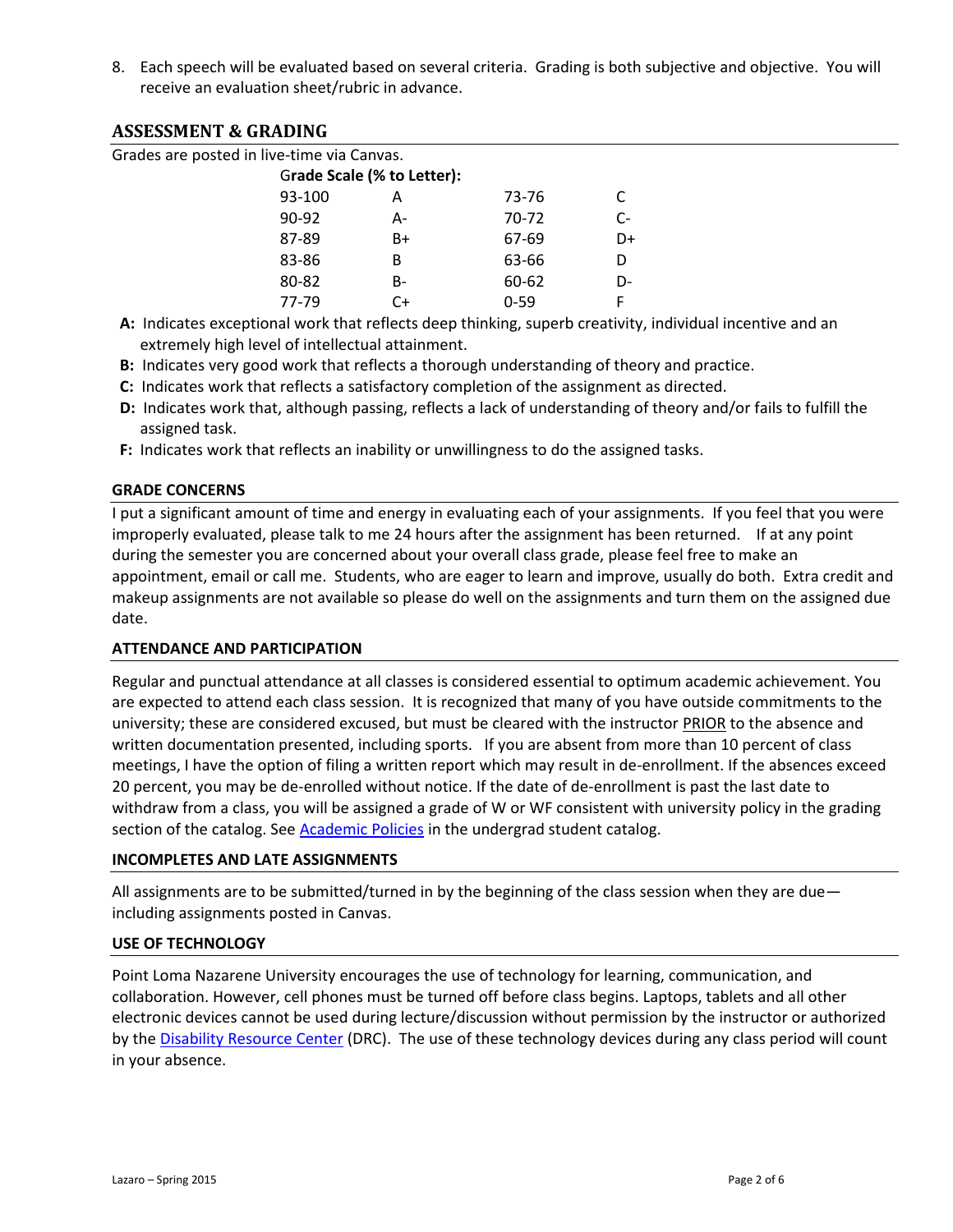#### **ACADEMIC HONESTY**

"PLNU exists to provide higher education in a vital Christian community where minds are engaged and challenged, character is modeled and formed…"(PLNU Catalog). As such students should demonstrate academic honesty by doing original work and by giving appropriate credit to the ideas of others. As explained in the university catalog, academic dishonesty is the act of presenting information, ideas, and/or concepts as one's own when in reality they are the results of another person's creativity and effort. Violations of university academic honesty include cheating, plagiarism, falsification, aiding the academic dishonesty of others, or malicious misuse of university resources. A faculty member who believes a situation involving academic dishonesty has been detected may assign a failing grade for a) that particular assignment or examination, and/or b) the course following the procedure in the university catalog. Students may appeal also using the procedure in the university catalog. See **Academic Policies** for further information.

#### **ACADEMIC ACCOMMODATIONS**

While all students are expected to meet the minimum academic standards for completion of this course as established by the instructor, students with disabilities may request academic accommodations. At Point Loma Nazarene University, students must request that academic accommodations by filing documentation with the [Disability Resource Center](http://www.pointloma.edu/experience/offices/administrative-offices/academic-advising-office/disability-resource-center) (DRC), located in the Bond Academic Center. Once the student files documentation, the Disability Resource Center will contact the student's instructors and provide written recommendations for reasonable and appropriate accommodations to meet the individual needs of the student. See Academic [Policies](http://www.pointloma.edu/experience/academics/catalogs/undergraduate-catalog/point-loma-education/academic-policies) in the (undergrad/graduate as appropriate) academic catalog.

#### **FERPA POLICY**

In compliance with federal law, neither PLNU student ID nor social security number should be used in publicly posted grades or returned sets of assignments without student written permission. This class will meet the federal requirements by (Note: each faculty member should choose one strategy to use: distributing all grades and papers individually; requesting and filing written student permission; or assigning each student a unique class ID number not identifiable on the alphabetic roster.). Also in compliance with FERPA, you will be the only person given information about your progress in this class unless you have designated others to receive it in the "Information Release" section of the student portal. See [Policy Statements](http://www.pointloma.edu/experience/academics/catalogs/undergraduate-catalog/policy-statements) in the (undergrad/ graduate as appropriate) academic catalog.

#### **FINAL EXAMINATION POLICY**

Successful completion of this class requires taking the final examination **on its scheduled day**. The final examination schedule is posted on the [Class Schedules](http://www.pointloma.edu/experience/academics/class-schedules) site and on Canvas.

#### **COPYRIGHT POLICY**

Point Loma Nazarene University, as a non-profit educational institution, is entitled by law to use materials protected by the US Copyright Act for classroom education. Any use of those materials outside the class may violate the law.

#### **EXPLANATION OF CLASS ASSIGNMENTS**

#### **See Canvas for additional assignment details, examples, tips and links.**

**1. Guest Speaker Questions (20 points; 5 points each):** Throughout the semester we will have guest speakers. These speakers have been carefully selected to expose you to different communication career opportunities. Like most professional training sessions, once the speaker is done sharing we will have 15- 20minutes of Q & A time. You are expected to thoroughly research their company prior to them speaking. You must create at least three (3) provocative & creative questions to ask the speaker during the Q & A time. Be assertive, you are guiding this time and showcasing your professional speaking skills. Please create different questions each week. Obviously, due to time constraints, many of you will not able to ask your questions, but you will still be responsible for turning them in. Questions must be typed & numbered, include your first & last name, and leave room to take notes. Remember "you never get a second chance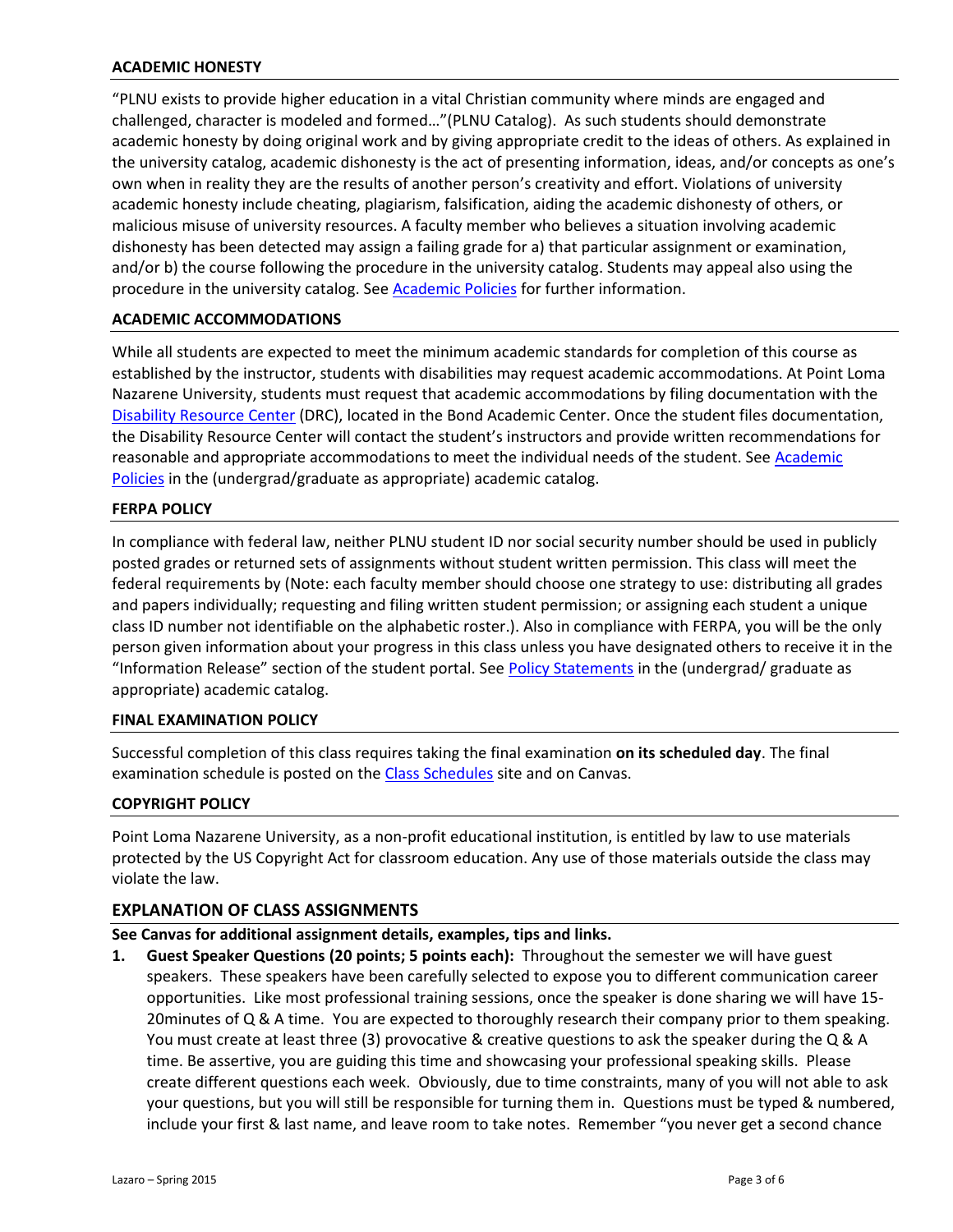to make a first impression" and you may need to network with this individual in the future. If you are interested in their field, I highly recommend connecting with them on LinkedIn and sending them a thank you letter. *You must be present in class to get credit*.

- **2. The Weekly Report (10 points):** You will write a news summary report on ONE (1) local or regional "big" business news *O*R ONE (1) business communication trend. You can gather this information from SDUT, NPR, SD Business Transcript, WSJ, NYT, LAT, The Economist or another legitimate news source. Some examples of newsworthy material could include the following: a new industry or business penetrating our local economy, a local company going public, a new communication technology, human resource trends (hiring, training, performance evaluation, intranet), social media trends, etc. When you're deciding what articles to choose, please conduct a careful and complete audience analysis. The summary report should not exceed one page and should include all source material gathered. Also include 1-2 probing questions to stimulate class discussion. This should be your OWN writing. You will be evaluated based on your topic selection, questions, and quality of writing. You will share this information on your due date. Please use the LibGuide. *Your due date will vary*.
- **3. Memo to Your Instructor (20 points):** Submit a memo of approximately one page introducing yourself. Use formal memo format, as described in the Appendix of your text. Use subheadings in the body of your memo. Cover the following three points: a) Relevant personal information b) Personal goals for the class/semester. c) Career goals for the class/semester.
- **4. Cover Letter & Resume (40 points):** Compose an impressive cover letter and real-time, chronological resume of your current and past employment experience. You will need to gather information from Canvas, OSV (written & video material), COM 260 LibGuide, and consult the Appendix in your textbook.
- **5.** LinkedIn Profile (20 points): You will create your profile following the guidelines that LinkedIn expert, Nick Wolf, shares with you. You will have one LinkedIn workshop in class. You must bring your laptop and a flash drive/hard drive containing a professional photo (professional photos can be done by OSV), a completed summary/personal statement, job experience (with links, if possible), volunteer experience (if applicable), Skills & Expertise, Education (college only), and contact information. You must connect with at least 10 professionals in your field of interest (PLNU staff & faculty not included), obtain at least 5 endorsements (must list skills to be endorsed), and join two groups. At a minimum you should connect with the "PLNU Alumni in Communication" group. *You must connect with me on LinkedIn in order to be evaluated. When you are satisfied with the quality of your profile, please let me know and I will evaluate it. This is due anytime during the semester until the deadline.*
- **6. Network 9 Events (20 points):** Register and attend TWO (2) Network 9 events. The preferred events for Communication are on 2/13: Business Development, Marketing, PR & Event Planning and on 3/26: Communication, Sports Broadcasting and Journalism. This assignment is all or nothing. No partial points will be granted. If you have a schedule conflict, I must know by 2/2 in order to grant an alternative assignment. No alternative assignments will be given after this date. These are evening events.
- **7. Mock Interview (20 Points):** These will take place during OSV Career Boot Camp on 4/17 (Friday all day) You MUST REGISTER. You are responsible for making this happen. You must watch the mock interview OSV video prior to this event. You will dress professionally and treat this like a "real" interview. A professional, in line with your career aspirations, will interview you and review your resume (so don't forget to bring it!). Please review the Common Interview questions (Canvas) prior to this event. Grade is calculated based on the interviewer's evaluation of the student "candidate"
- **8. Special Occasion Speech (30 Points**): This speech is a reflection of your ability to speak eloquently in a real-life, special occasion setting. You will partner up with someone in this class. Each of you will give a Speech of Introduction AND a Special Occasion Speech of your choice. Your partner will introduce you using the "Speeches of Introduction" guidelines not to exceed ONE (1) minute (*no* note cards) and your Special Occasion speech must not exceed TWO (2) minutes (note cards are allowed). You will turn in your note cards. Then you will switch roles. See textbook & Canvas to understand the requirements for each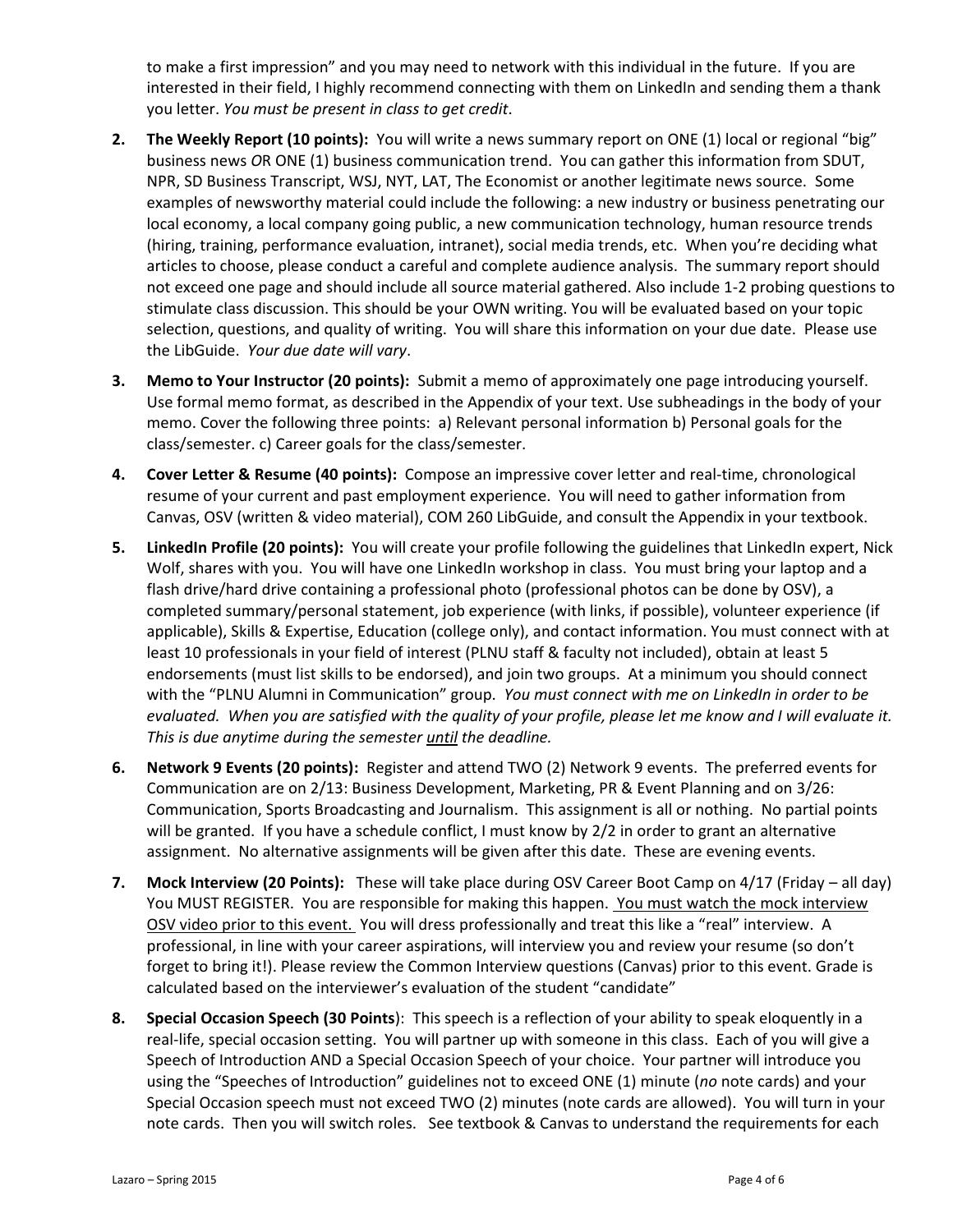type of special occasion speech & assignment details.

- **9. Elevator Speech (20 Points**): This speech is a reflection of your ability to speak eloquently, given little prior notice, in a real-life setting. Imagine you have survived the cut from the employment interview and now must compete for the final selection. Answer the prompt: "Tell me about yourself and why we should hire you for this job." You will dress professionally and speak in a conversational style including: 1) appropriate information about yourself and background. You may choose to include your values and/or goals, 2) insight into the needs of the job/company selected, and 3) awareness of the skills & strengths you bring to your position. You must speak for 30-90 seconds. No prior written preparation is allowed. However, you will turn in a "highlight" paper answering #s 1-3.
- **10. Informational Interview & Presentation (50 points):** Conduct an interview with a "dream" employer. (Note: "dream" does not mean "make believe"; this is an actual employer.) You cannot interview friends, family, PLNU staff or employees or a current employer. Use this assignment to dive into a career you've always wanted to explore and treat it as if you're applying for the job. This is a golden opportunity. Conduct background research on interviewee and company; Coordinate interview time and date; Develop questions to ask this employer; Dress Professionally; Conduct a 20 minute Interview; Present Findings. You will be graded based on your presentation and interview portfolio (your approved plan, schedule including your questions and notes, obtaining a business card/snapshot of LinkedIn connection, your written analysis, the interviewee's evaluation of your interviewing skills and your thank you letter (submit a copy of your handwritten letter). You will present a concise 5 minute presentation detailing: person, position & company selected and what you learned. *Please see OSV's videos & read the packet thoroughly before coordinating this assignment. Portfolios due when speaking. Please see Canvas for more details.*
- **11. e-Portfolio (20 Points):** LiveText expert, Stephanie Lehman, you will help you establish an e-Portfolio in LiveText. You must create a LiveText account prior to the LiveText workshop date. A template will be created for you. Bring a laptop with a flash drive/hard drive containing the following mandatory items to the workshop: a professional photo, cover letter, personal statement, resume and strengths. You will have already developed most of this content in class. You may also choose to include achievements (honors/awards/scholarships), personal background (values and goals), internship materials (if course already completed) and exemplary work. You will be evaluated based on your layout construction, detail and quality of writing. There is NO alternative to this workshop session. Failure to attend means failing this assignment. After the workshop, you will have two weeks to complete this assignment. I highly recommend attending one of Stephanie's "open lab" times to assist you. *This will be due at the end of the semester, see schedule for deadline.*
- **12. San Diego Means Business Final Presentation & Report (100 points)**: This is your final exam. It is a showcase of your public and professional speaking skills developed and enhanced this semester through reading, lecture, activities and assignments. You will create 4-5 person teams. You will select a fast growing or pinnacle company in San Diego from one of our leading industries. Each group will select a unique industry and company. You will develop a professional report (Sections covered: Overview, HR Analysis, SWOT Analysis and facilitating a Q&A period) and present its findings in a concise, well-planned and engaging presentation not to exceed 25-30 minutes. Please use the LibGuide to help you. Consider your audience to be your colleagues; eager to learn more about San Diego economics, trends and career opportunities. You may also offer refreshments to your guests. Presentation will include visual elements and follow effective PowerPoint rules. You will also turn in a formal report with the details stated in the presentation, a copy of your PowerPoint, any interview information obtained, an APA style reference page, Q&A questions developed to stimulate classroom discussion and any handouts you may be using. *You will be assessing yourself and your peer's contribution to this assignment. Therefore your grade is based on individual and group contribution.*
- **13. Examination (100 points):** You will have one written exam for this course. The midterm exam covers all materials we have read, lectured or the guest speakers have shared until that date. You are responsible for information in the book & articles even if I do NOT lecture on it. I suggest re-reading all the summaries